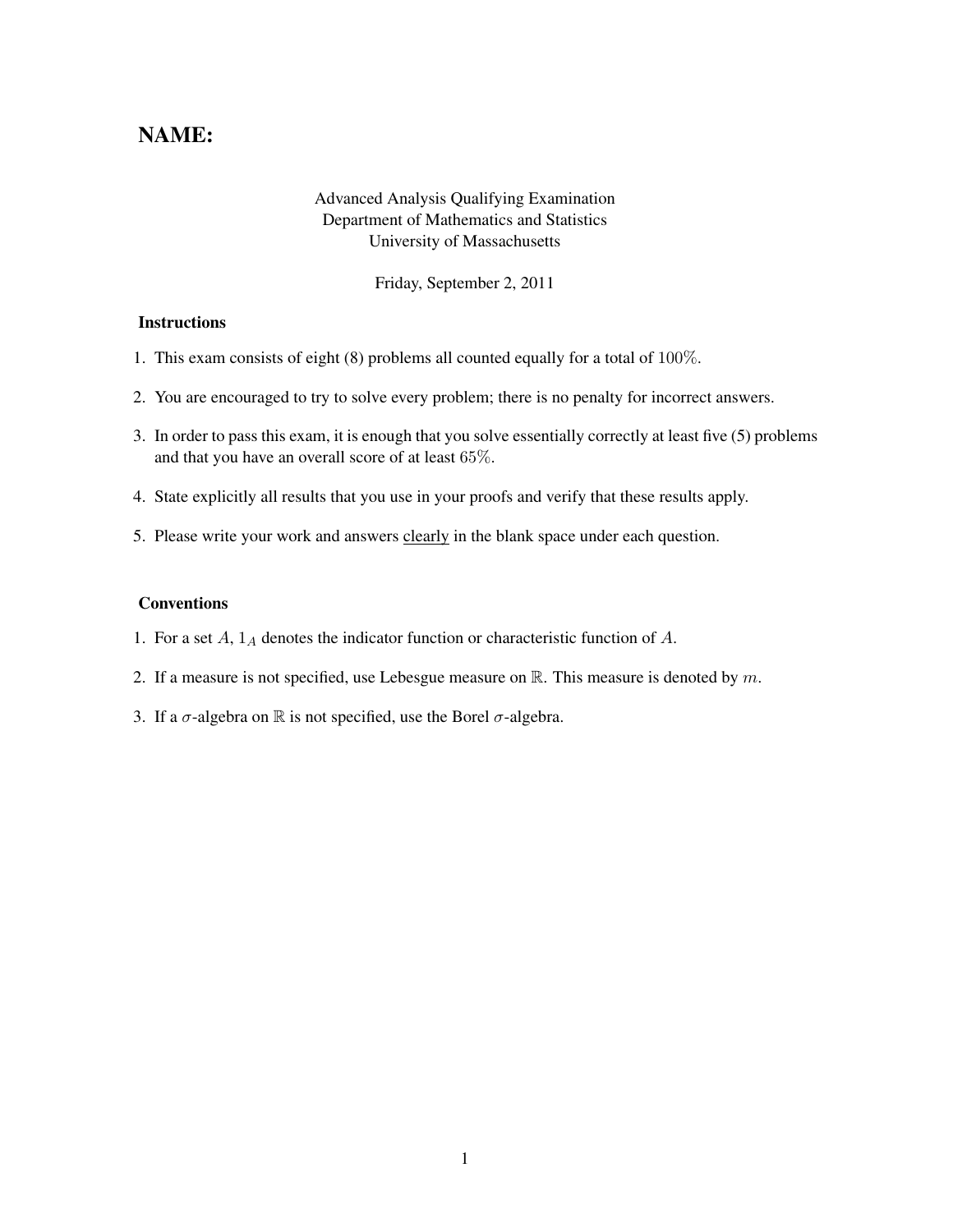- 1. (a) Let  $A \subset \mathbb{R}$  be an arbitrary subset of the real line (not necessarily Lebesgue measurable) and let  $m<sup>*</sup>(A)$  denote the exterior (or outer) measure of A. Show that there exists a Lebesgue measurable set  $B \subset \mathbb{R}$  such that  $A \subset B$  and  $m(B) = m^*(A)$ .
	- (b) Prove that the Lebesgue exterior (or outer) measure is continuous from below. In other words, if  $\{A_n\}_{n\geq 1}$  is increasing sequence of sets, i.e.,  $A_1 \subset A_2 \subset \cdots \subset \mathbb{R}$ , prove that

$$
m^* \left( \bigcup_{n=1}^{\infty} A_n \right) = \lim_{n \to \infty} m^* (A_n) .
$$

**Hint:** Use part (a). You may use that  $m$  is continuous from below.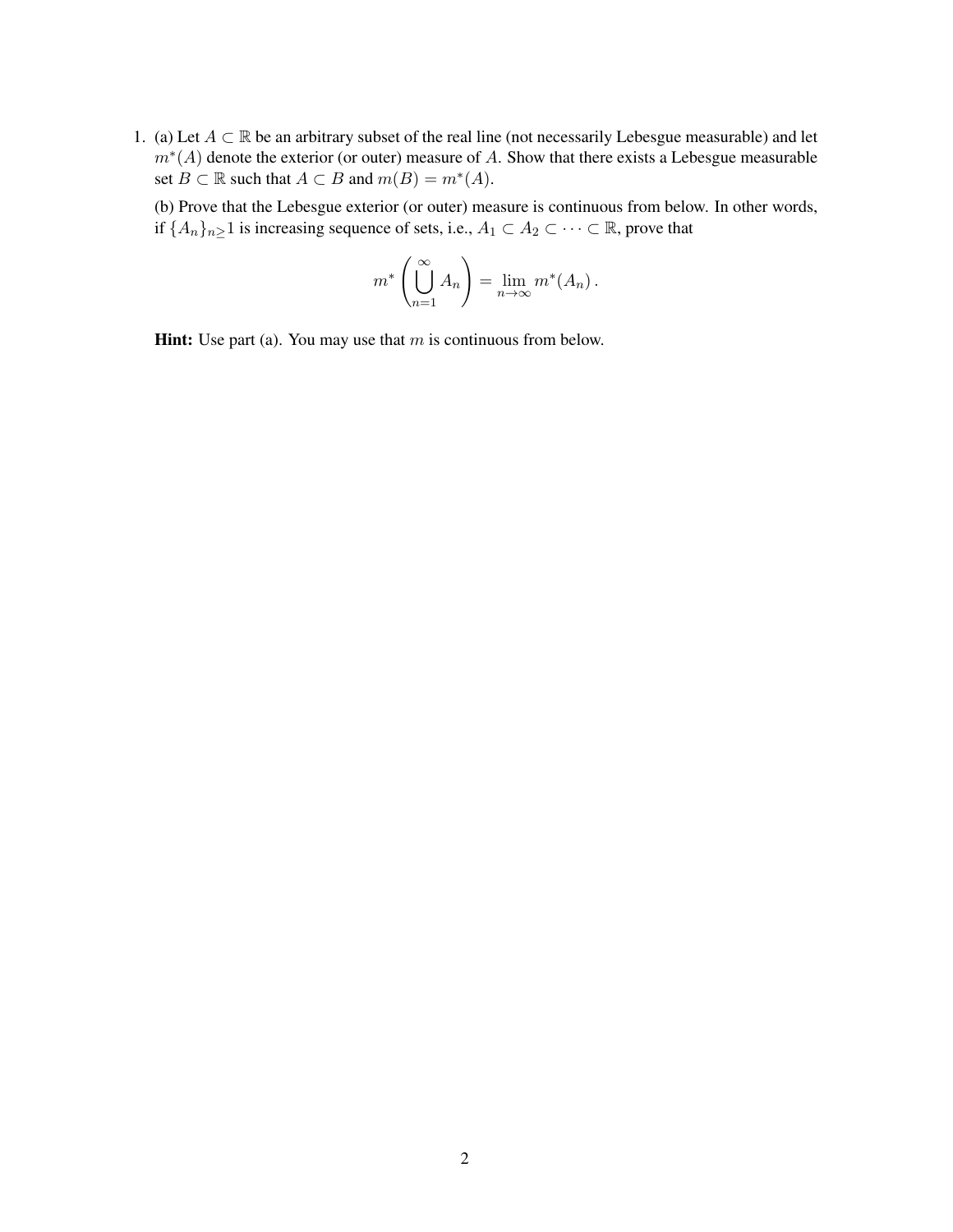2. Suppose  $f_n : \mathbb{R} \to \mathbb{R}$ ,  $n = 1, 2, 3, \cdots$  is a sequence of measurable functions such that  $f_n$  converges to f for every  $x \in \mathbb{R}$ . Show that f is a measurable function.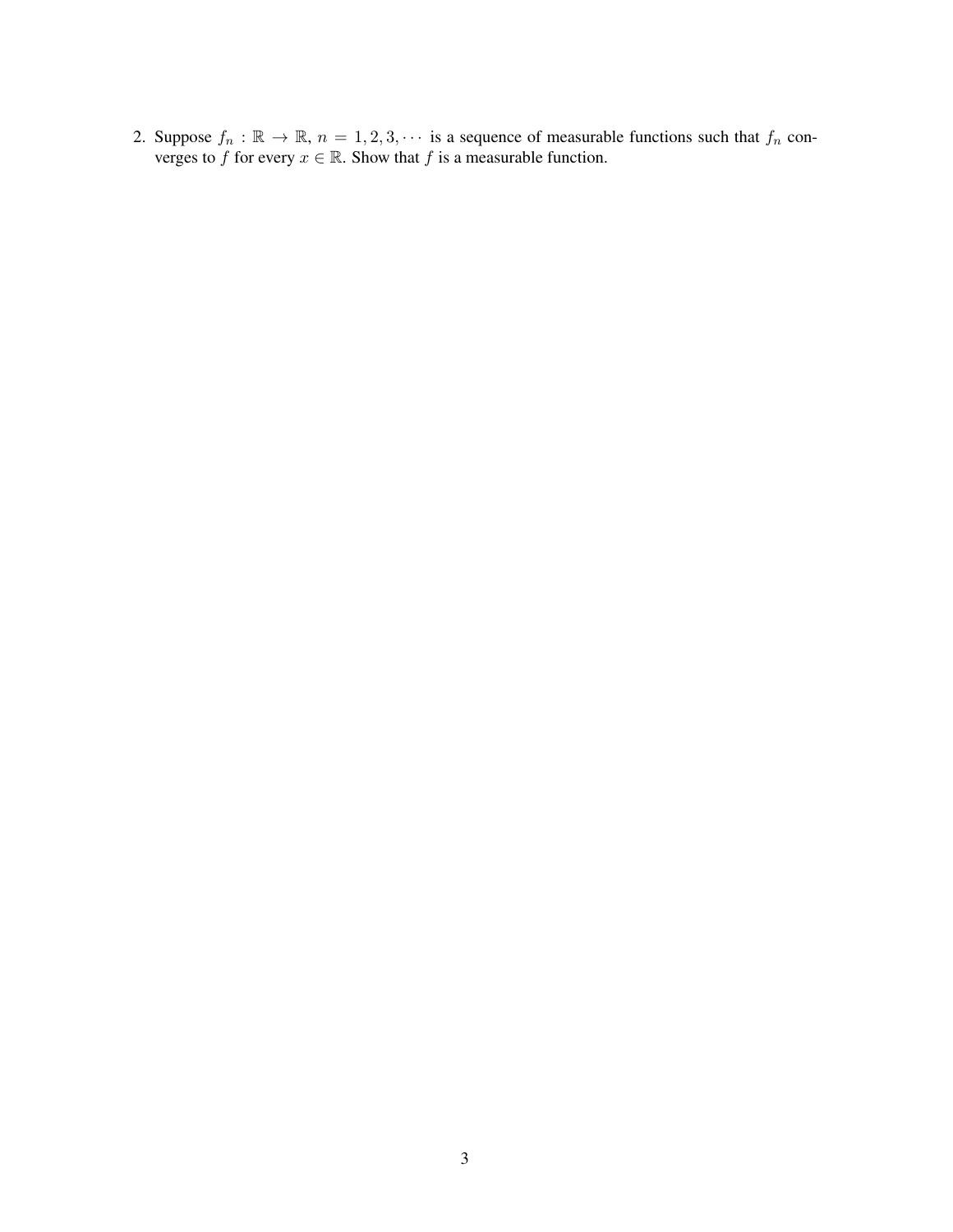3. (a) Let  $f : [a, b] \to \mathbb{R}$  be Lebesgue integrable. Show the absolute continuity of the integral, i.e., show that for any  $\varepsilon > 0$  there exists  $\delta > 0$  such that for any measurable set  $A \subset [a, b]$  with  $m(A) \leq \delta$  we have  $|\int_A f dm| \leq \varepsilon$ .

(b) Let  $f : [a, b] \to \mathbb{R}$  be Lebesgue integrable and let  $F : [a, b] \to \mathbb{R}$  be the function given by

$$
F(x) = \int_{[a,x]} f dm.
$$

Show that  $F$  is continuous and of bounded variation.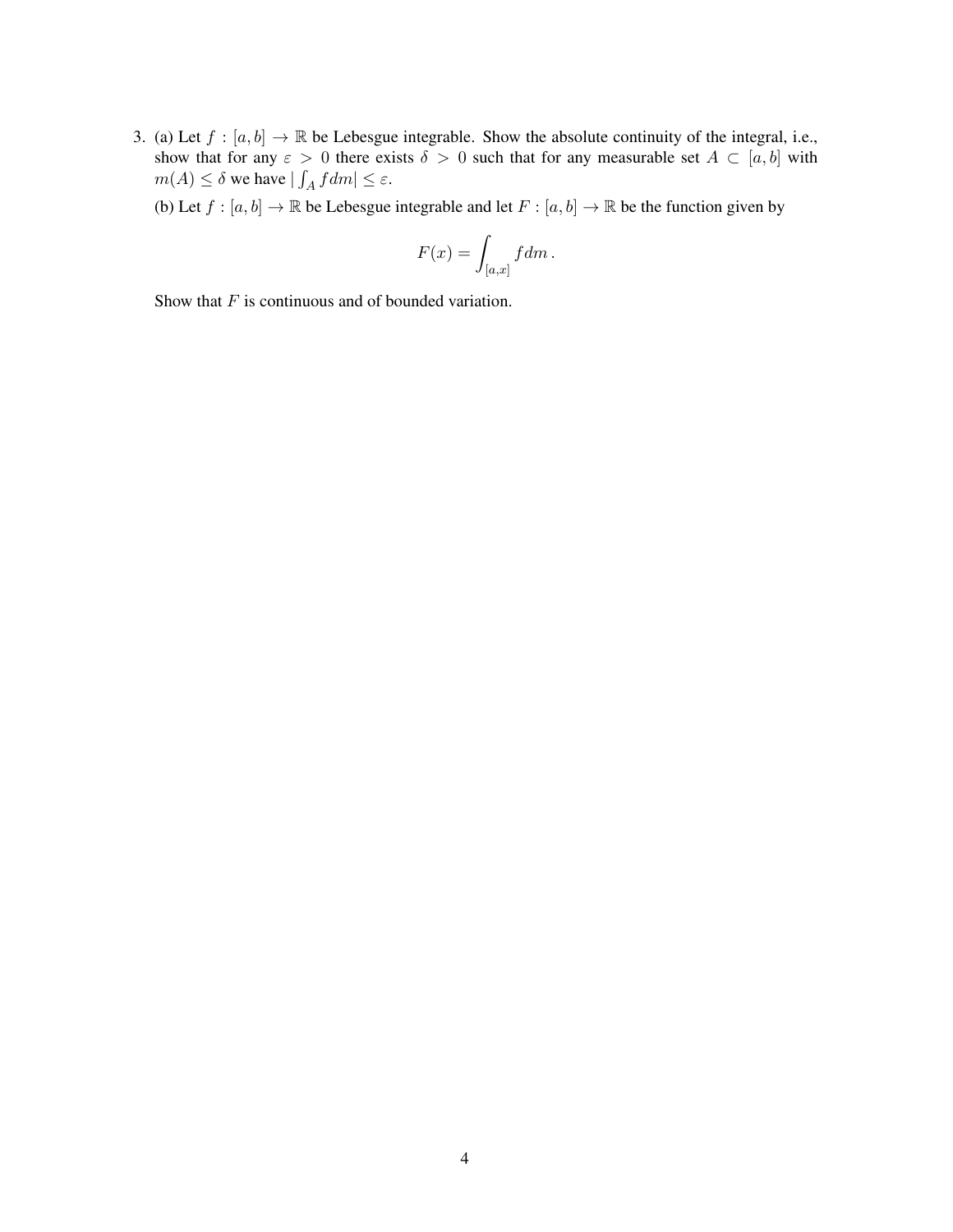4. Let  $(X, \| \cdot \|)$  be a Banach space and let  $T : X \to X$  be a linear map. The map T is called *bounded* if T maps the bounded sets of  $X$  into bounded sets in  $X$ .

(a) Prove that the linear map T is bounded if and only if there exists a constant  $C > 0$  such that  $\|Tx\| \leq C\|x\|$  for all  $x \in \mathcal{X}$ 

(b) Prove that the linear map  $T$  is bounded if and only if  $T$  is continuous.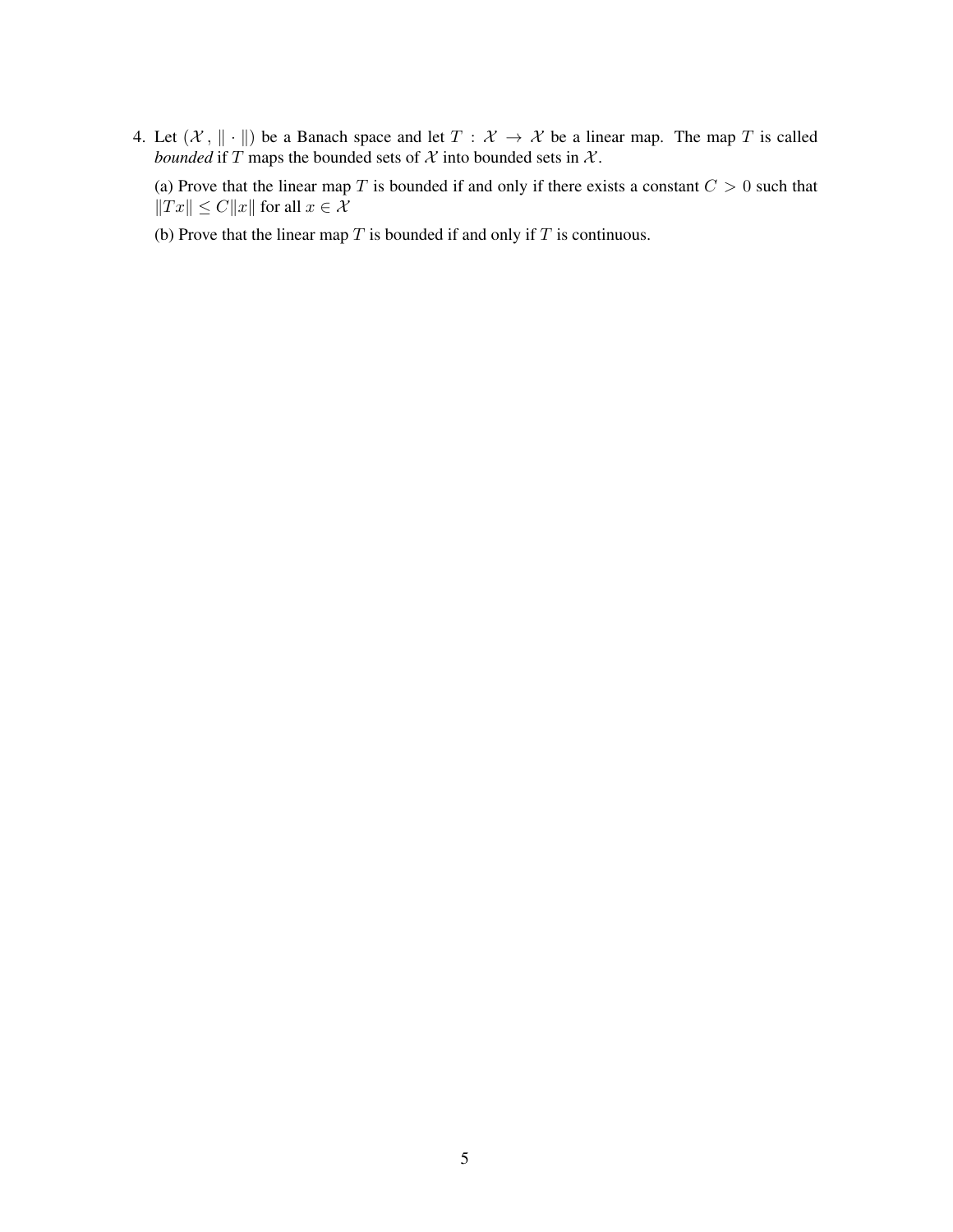5. Let  $([0, 1], \mathcal{B})$  be the unit interval with the Borel  $\sigma$ -algebra. Let  $M([0, 1])$  be the space of real finite measures  $\mu : \mathcal{B} \to \mathbb{R}$  with the norm  $\|\mu\| = |\mu|([0, 1])$ . The space  $M([0, 1])$  is a normed vector space (you do not need to prove this). Prove that  $M([0, 1])$  is a Banach space.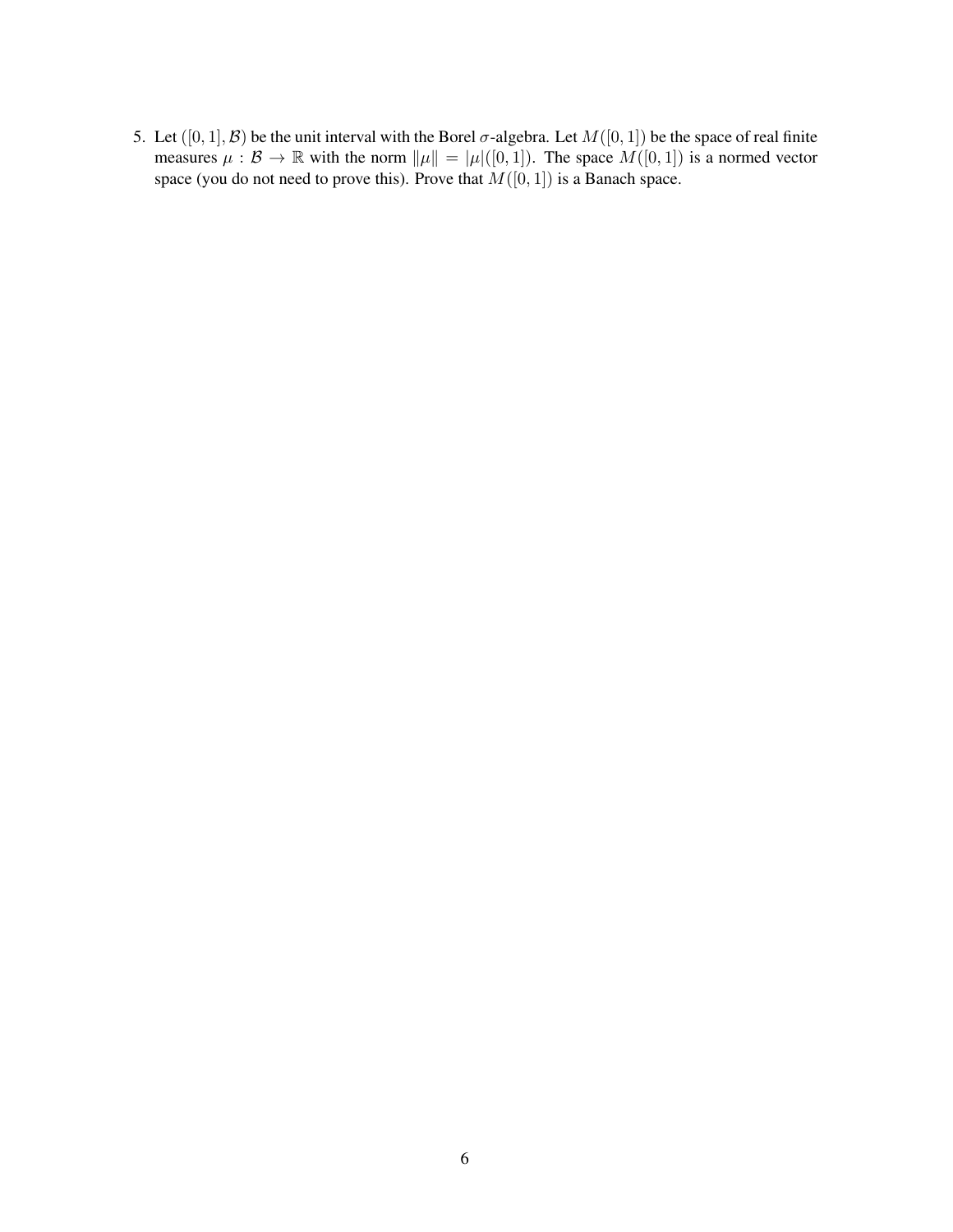6. Let  $F : \mathbb{R} \to \mathbb{R}$  be an increasing, right-continuous function, and let  $\Phi : \mathbb{R} \to \mathbb{R}$  be a continuous increasing invertible function. Let  $\mu_F$  and  $\mu_{F \circ \Phi}$  be the Lebesgue-Stieljes measures associated to F and  $F \circ \Phi$  respectively. Show that if  $f \in L^1(\mu_F)$ , then  $f \circ \Phi \in L^1(\mu_{F \circ \Phi})$  and

$$
\int f d\mu_F = \int f \circ \phi d\mu_{F \circ \Phi}.
$$

**Hint:** It is enough to consider non-negative f and to prove the inequality  $\int f \circ \Phi d\mu_{F \circ \Phi} \leq \int f d\mu_F$ (why?).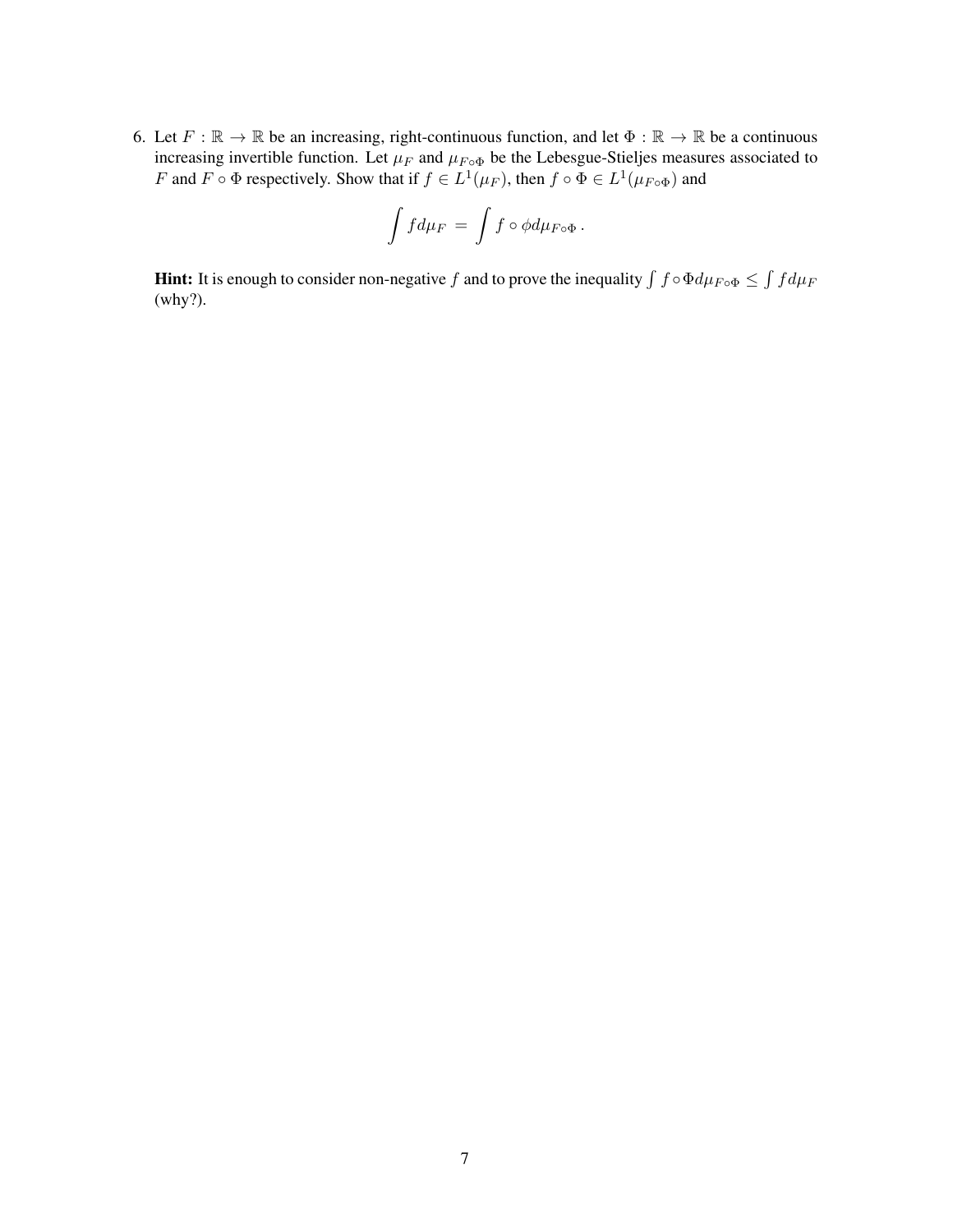7. Consider the function  $g : \mathbb{R}^2 \to \mathbb{R}$  given by

$$
g(x, y) = \begin{cases} 2 & \text{if } 0 \le y \le x \le 1 \\ 0 & \text{otherwise} \end{cases}
$$

Let  $\mu$  be the measure on  $\mathbb{R}^2$  which is absolutely continuous with respect to the Lebesgue measure  $m \times m$  on  $\mathbb{R}^2$  with with Radon Nikodym derivative

$$
\frac{d\mu}{d(m \times m)} = g.
$$

Let  $T : \mathbb{R}^2 \to \mathbb{R}$  be the map given by  $T(x, y) = x$  and let  $\tau = \mu \circ T^{-1}$  be the measure on  $\mathbb R$  given by

$$
\tau(A) = \mu(T^{-1}(A)).
$$

Find the Lebesgue decomposition of the Lebesgue measure m on R with respect to  $\tau$ ,  $m = m_{ac} +$  $m_{sing}$  and compute the Radon-Nykodym derivative  $\frac{dm_{ac}}{d\tau}$ .